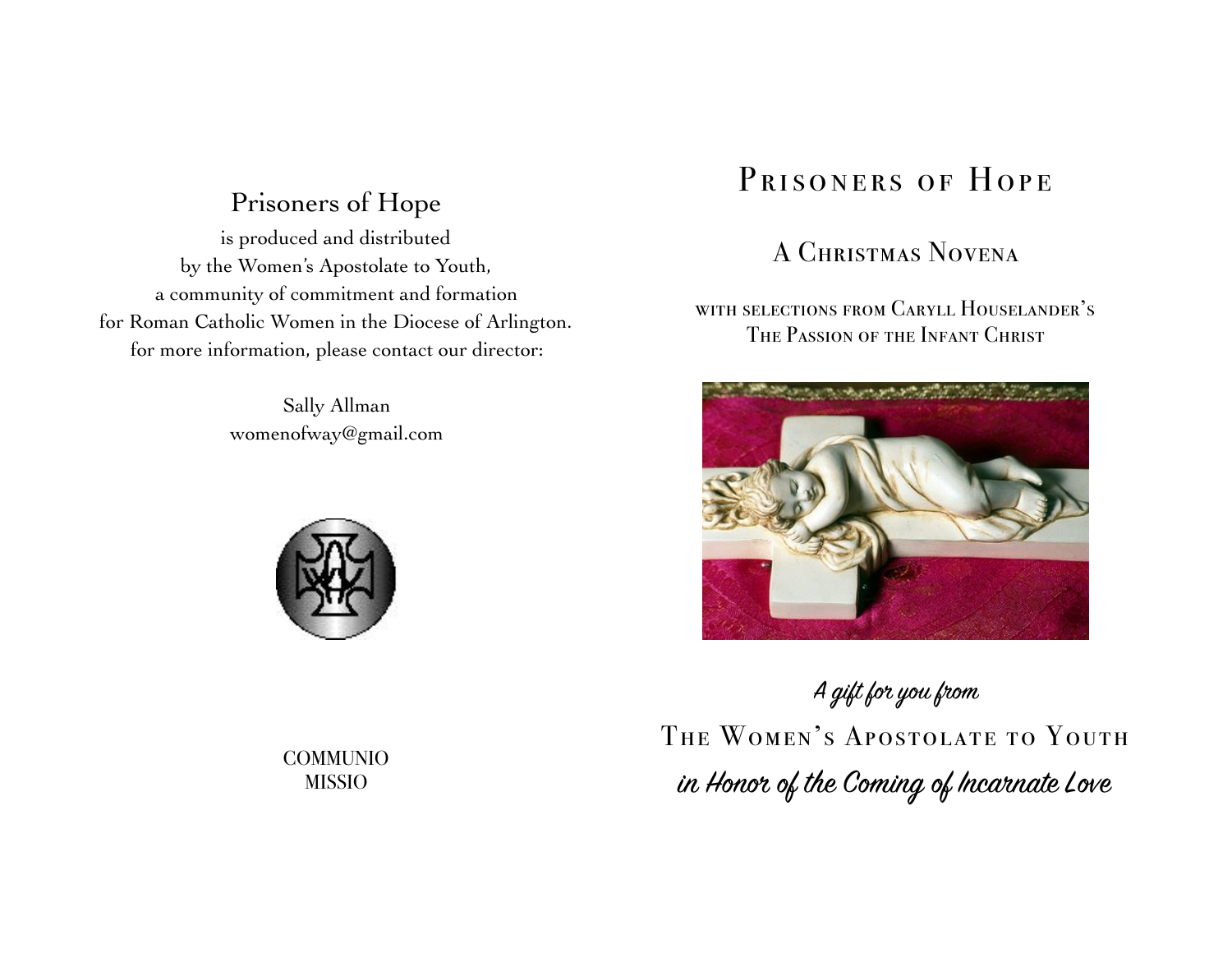### **December 16**

Write the vision; make it plain upon tablets, so he may run who reads it. For still the vision awaits its time; it hastens to the end it will not lie. If it seem slow, wait for it; it will surely come, it will not delay. Habakkuk, 2:2-3

## $\frac{1}{2}$

It is of absolute necessity for our peace that we surrender ourselves wholly to God. Most people want to do this, but they do not because the are afraid. If, in their rasher moments of fervor, they have made heroic self offerings, they go about their business afterwards distinctly uneasy, fearful that some catastrophe will overtake them in order to detach them from the earthly affections which they suppose to be hindering their perfection...these anxieties can be put to rest by a little thought about God's approach to us, His way with human beings. It is not a way of detachment but attachment; not a way of indifference but of love. He approaches not by catastrophes, but by gentleness; not demanding our surrender but winning it, if we put no obstacle, almost before we realize who it is that sues for our love... "Behold!" Our Lord says, "I stand at the door and knock." An obstacle to surrender to Him would simply be not to open the door. If we opened it and saw who it was that knocked, we should not find it a difficult or frightening thing to give Him what He asked of us. Caryll Houselander

### HYMN

O come, O come Emmanuel, and ransom captive Israel, that mourns in lonely exile here until the Son of God appear. Rejoice! Rejoice! Emmanuel shall come to thee, O Israel.

#### MAGNIFICAT

My soul proclaims the greatness of the Lord, my spirit rejoices in God my Savior for he has looked with favor on his lowly servant. From this day all generations will call me blessed; the Almighty has done great things for me,

and holy is his Name. He has mercy on those who fear him in every generation. He has shown the strength of his arm, he has scattered the proud in their conceit. He has cast down the mighty from their thrones, and has lifted up the lowly. He has filled the hungry with good things, and the rich he has sent away empty. He has come to the help of his servant Israel for he has

remembered his promise of mercy, the promise he made to our father, to Abraham and his children forever.

#### PRAYER

Lord, I watch for your coming; and I long for the peace you have promised; but as a woman fears the pain of labor as her time of deliverance approaches, so do I fear what your coming will require of me; In your merciful patience, grant me the grace of a hope that conquers fear, so that I will open the door of my heart when I hear you knocking and surrender myself to the peace your reign will bring.

### Mary, hope of Christians, pray for us.

### **December 17**

Then the Creator of all things gave me (Wisdom) a commandment, and the one who created me assigned a place for my tent. And he said, "Make your dwelling in Jacob and in Israel receive your inheritance." From eternity, in the beginning He created me, and for eternity I shall not cease to exist. In the holy tabernacle I ministered before Him, and so I was established in Zion. In the beloved city likewise He gave me a resting place, and in Jerusalem was my dominion, so I took root in an honored people, in the portion of the Lord, who is their inheritance. Sirach 24:8-12

The Old Testament, which many imagine to be the revelation of a terrifying God, is full of the gentleness of His approach. He comes as a "still small voice"; He covers His face, lest it should wither away the light of man's eyes by its majesty. He is compared to the coming of morning light and to rain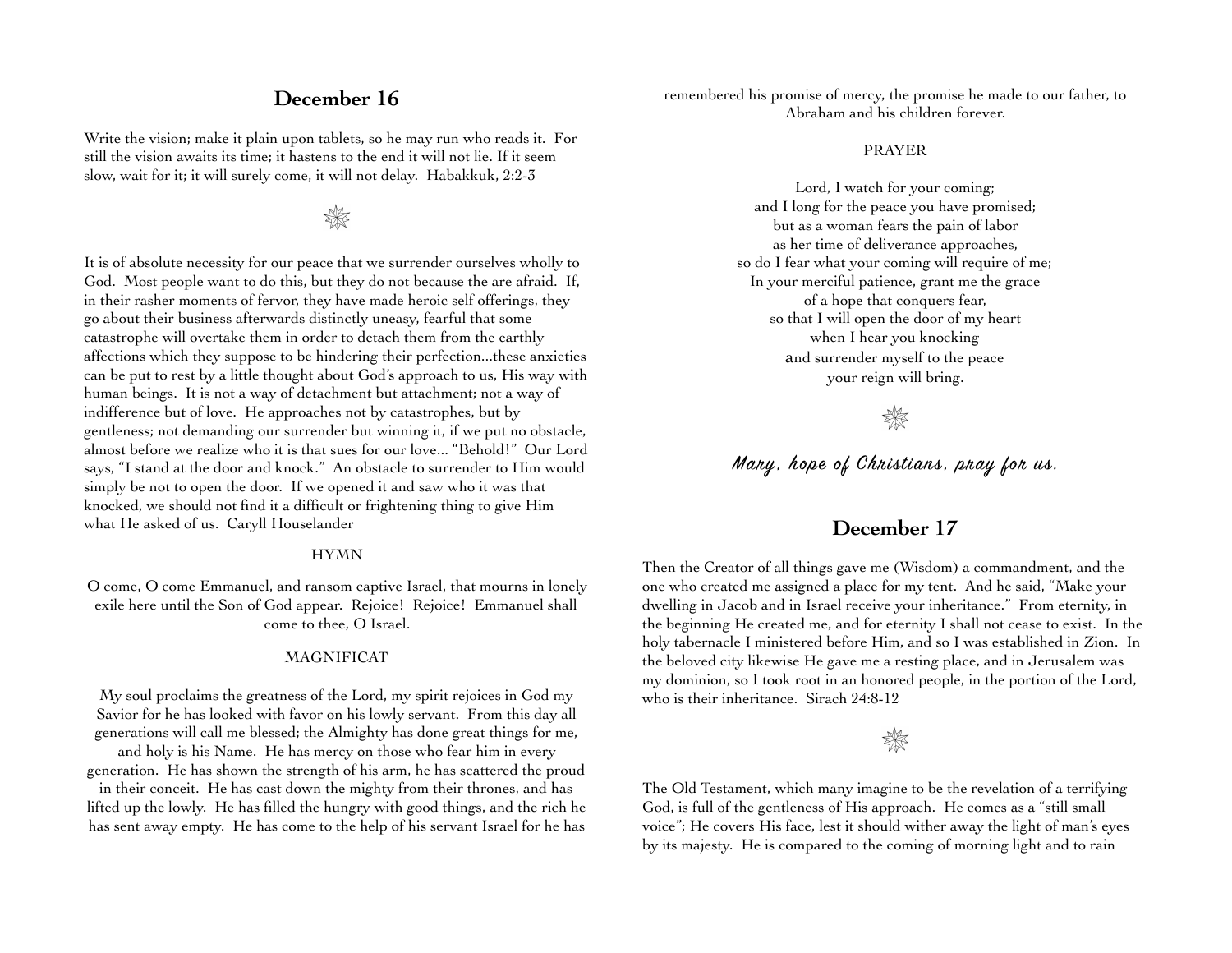falling upon the thirsty earth: "We shall know and we shall follow on that we may know the Lord. His going forth is prepared as the morning light, and He will come to us as the early and the latter rain to the earth..." (Hosea 6:3) Caryll Houselander

#### HYMN

O Come thou Wisdom from on high, and order all things far and nigh; to us the path of knowledge show and cause us in her ways to go. Rejoice! Rejoice! Emmanuel shall come to thee, O Israel.

#### MAGNIFICAT

My soul proclaims the greatness of the Lord, my spirit rejoices in God my Savior for he has looked with favor on his lowly servant. From this day all generations will call me blessed; the Almighty has done great things for me, and holy is his Name. He has mercy on those who fear him in every generation. He has shown the strength of his arm, he has scattered the proud in their conceit. He has cast down the mighty from their thrones, and has lifted up the lowly. He has filled the hungry with good things, and the rich he has sent away empty. He has come to the help of his servant Israel for he has remembered his promise of mercy, the promise he made to our father, to Abraham and his children forever.

#### PRAYER

My Christ, come quickly and order my life according to the pattern of your own. Replace the chaos which threatens to submerge me with the holy calm this is the fruit of prayer and the deep and quiet joy that is the harvest of obedience.

### Seat of Wisdom, pray for us.

### **December 18**

And the angel of the LORD appeared to (Moses) out of the midst of a bush; and he looked, and lo, the bush was burning, yet it was not consumed... And (the LORD) said, "I am the God of Abraham, the God of Isaac, and the God of Jacob." And Moses hid his face, for he was afraid to look at God. Then the LORD said, "I have seen the affliction of my people who are in Egypt, and have heard their cry because of their taskmasters; I know their sufferings, and I have come down to deliver them out of the hand of the of the Egyptians, and to bring them up out of that land to a good and broad land, a land flowing with milk and honey... Come, I will send you to Pharaoh that you may bring forth my people... out of Egypt." But Moses said, "Who am I that I should go to Pharaoh and bring the sons of Israel out of Egypt?" Exodus 3;2-12

₩

Sometimes, indeed very often, His approach to us coincides with a catastrophe and is in the midst of it, and for that reason is hardly noticed. We are too intent on the din of the disaster to hear the "still, small voice," or we drown it with noisy tears. Disasters are not God's will, they are the result of sin and opposed to God's will; but in His mercy He does allow that the suffering resulting from them, though never the sin that caused them, can be caught up in to His love and do good. Thus Christ's first coming on earth was in the midst of the disaster of the world's suffering caused by sin, and it was precisely to take hold of this suffering and transform it by love that He came. Caryll Houselander

#### HYMN

O come, O come, great Lord of might, who to thy tribes on Sinai's height in ancient times once gave the law in cloud and majesty and awe. Rejoice! Rejoice! Emmanuel shall come to thee, O Israel.

#### MAGNIFICAT

My soul proclaims the greatness of the Lord, my spirit rejoices in God my Savior for he has looked with favor on his lowly servant. From this day all generations will call me blessed; the Almighty has done great things for me, and holy is his Name. He has mercy on those who fear him in every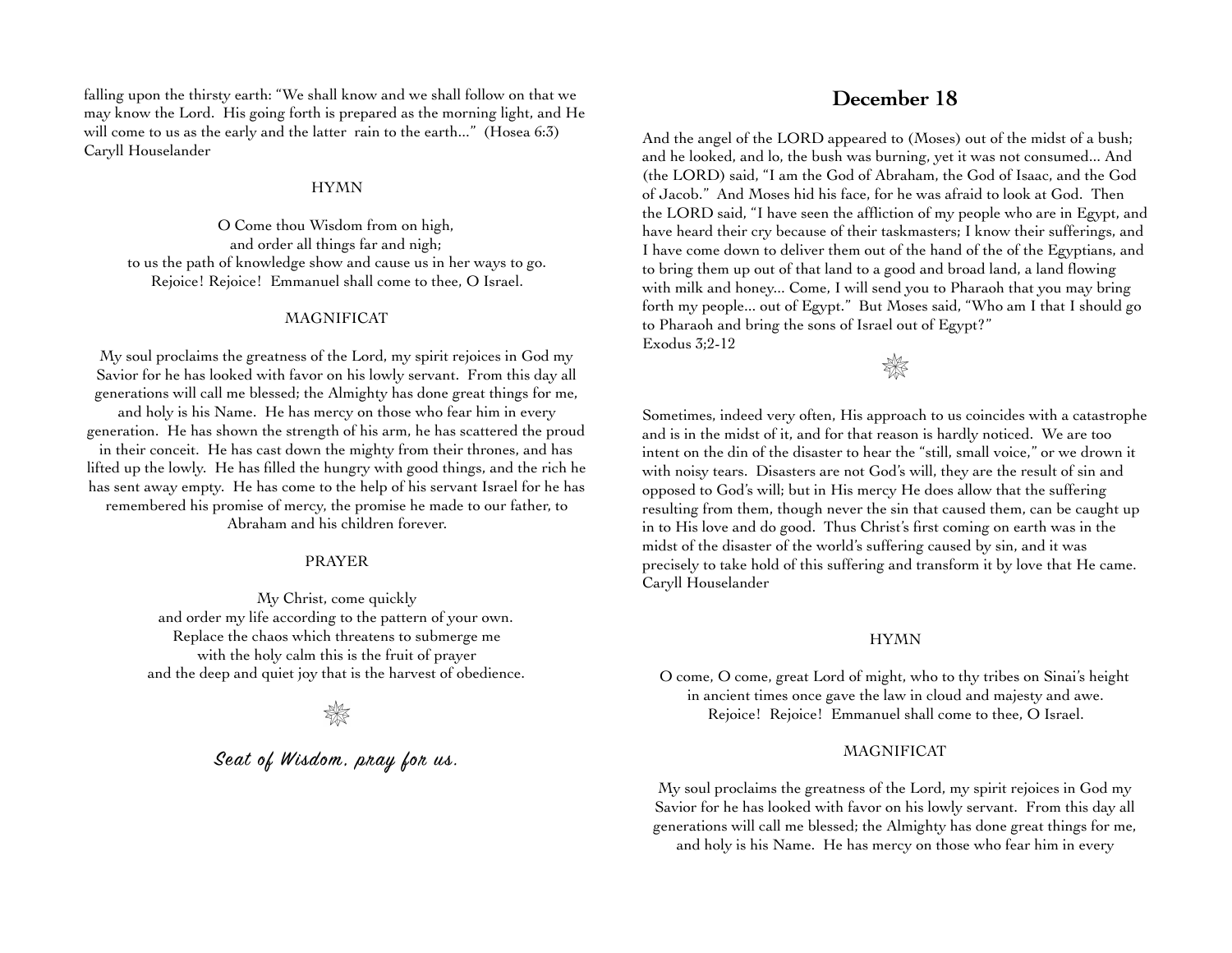generation. He has shown the strength of his arm, he has scattered the proud in their conceit. He has cast down the mighty from their thrones, and has lifted up the lowly. He has filled the hungry with good things, and the rich he has sent away empty. He has come to the help of his servant Israel for he has remembered his promise of mercy, the promise he made to our father, to Abraham and his children forever.

#### PRAYER

Hope of the World, we see sin and sorrow everywhere and daily succumb to discouragement. Burn bright in our hearts when our small hopes flicker, Lord. Place our feet too on holy ground so that when you call us like Moses back to Egypt,we will hear and surrender our suffering to the purifying power of your redemptive love.

### 紫

Comfonten of the afflicted, pnay for us.

### **December 19**

There shall come forth a shoot from the stump of Jesse, and a branch shall grow out of his roots. And the Spirit of the LORD shall rest upon him, the spirit of wisdom and understanding, the spirit of counsel and might, the spirit of knowledge and the fear of the LORD. And his delight shall be in the fear of the LORD. He shall not judge by what his eyes see, or decide by what his ears hear; but with righteousness he shall judge the poor; and decide with equity for the meek of the earth; and he shall smite the earth with the rod of his mouth, and with the breath of his lips he shall slay the wicked. Righteousness shall be the girdle of his waist and faithfulness the girdle of his loins.

Isaiah 11:1-5

粼

Christ came, and comes now, that we should have life and have it in its fullness, that we should be wholly human, wholly natural, wholly supernatural, that in all our loves He should be our life. If our mind and heart and eye are fixed not on self, but on the Christ-life in us, we shall realize the

wonder of truth in His words; "My yoke is easy and my burden is light." Caryll Houselander

#### HYMN

O come thou Root of Jesse's tree, and ensign of thy people be; before thee rulers silent fall; all peoples on thy mercy call. Rejoice! Rejoice! Emmanuel shall come to thee, O Israel.

#### MAGNIFICAT

My soul proclaims the greatness of the Lord, my spirit rejoices in God my Savior for he has looked with favor on his lowly servant. From this day all generations will call me blessed; the Almighty has done great things for me, and holy is his Name. He has mercy on those who fear him in every generation. He has shown the strength of his arm, he has scattered the proud in their conceit. He has cast down the mighty from their thrones, and has lifted up the lowly. He has filled the hungry with good things, and the rich he has sent away empty. He has come to the help of his servant Israel for he has remembered his promise of mercy, the promise he made to our father, to Abraham and his children forever.

#### PRAYER

All my longing Lord, is for you. The lost dreams of my youth for a world made new; The futile hopes I cherished for myself and my own; The desire so deep and ancient I no longer know its name-- Take and receive these broken gifts, O Holy One of God, Give in exchange Your vision of what might be. Come quickly, Lord, and lighten our darkness Come quickly, Lord. We perish.

### 紫

### Mirror of Justice, pray for us.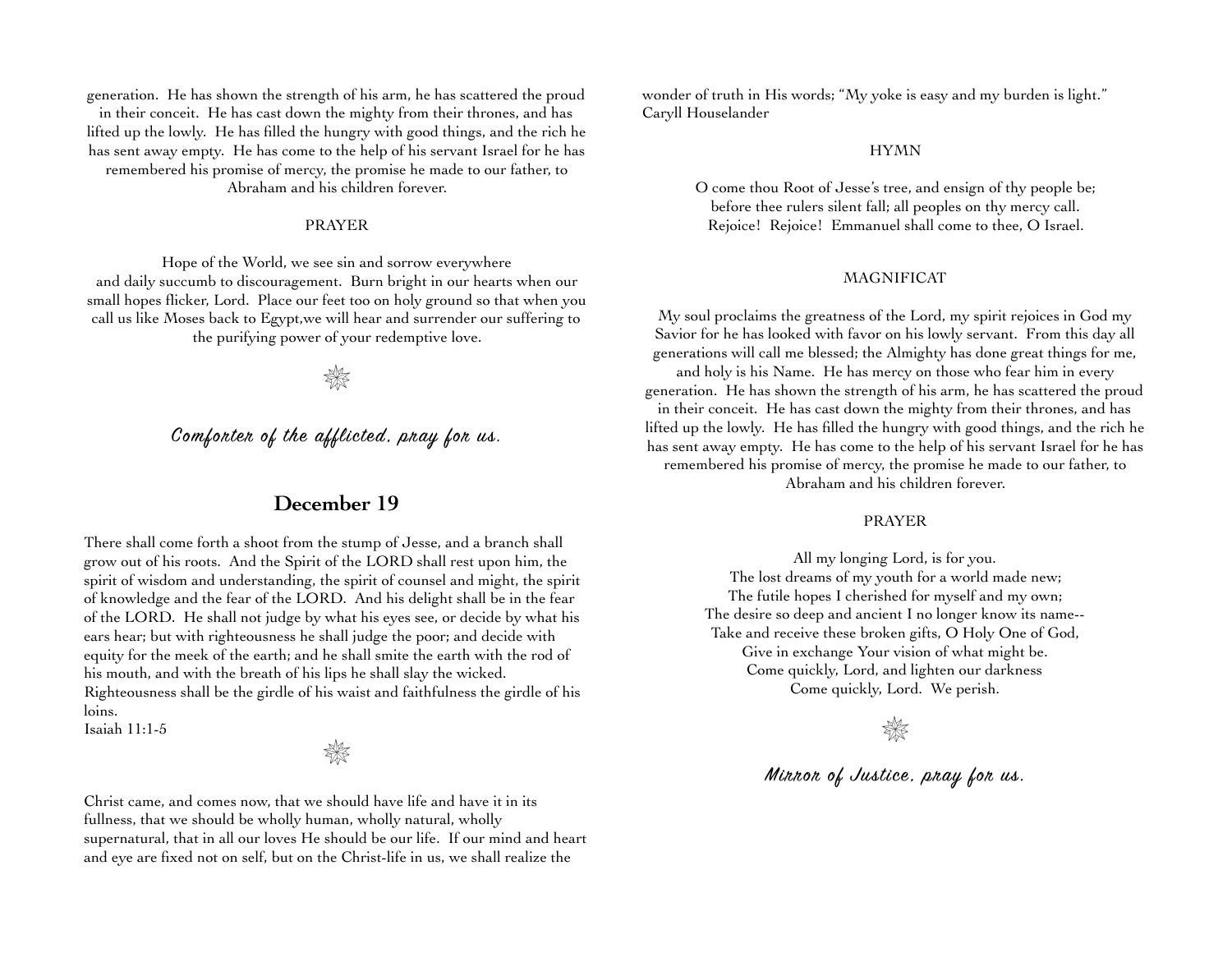### **December 20**

And to the angel of the church in Philadelphia write: "The words of the holy one, the true one, who has the keys of David, who opens and no one shall shut, who shuts and no one opens, I know your works. Behold, I have set before you an open door, which no one is able to shut; I know that you have but little power, and yet you have kept my word and have not denied my name... Because you have kept my word of patient endurance, I will keep you from the hour of trial which is coming on the whole world... I am coming soon; hold fast what you have, so that no one may seize your crown. Revelation 3:7-11

紫

We must put the Infant Christ in our souls, into the Father's arms. We must trust Him to hold us in His hands, to put us wherever we should be, to arrange the environment that is best for us, to rock us to sleep when we should sleep, to wake us when we should wake, to ease our pain when our pain should be eased, to feed us when we should be fed, to lift us up and put us down according to the wisdom of everlasting love. Caryll Houselander

#### HYMN

O come, thou Key of David, come, and open wide our heavenly home, The captives from their prison free, and conquer death's deep misery, Rejoice! Rejoice! Emmanuel shall come to thee, O Israel.

#### MAGNIFICAT

My soul proclaims the greatness of the Lord, my spirit rejoices in God my Savior for he has looked with favor on his lowly servant. From this day all generations will call me blessed; the Almighty has done great things for me, and holy is his Name. He has mercy on those who fear him in every generation. He has shown the strength of his arm, he has scattered the proud in their conceit. He has cast down the mighty from their thrones, and has lifted up the lowly. He has filled the hungry with good things, and the rich he has sent away empty. He has come to the help of his servant Israel for he has remembered his promise of mercy, the promise he made to our father, to Abraham and his children forever.

PRAYER

Small victories grant, O lord, to those who wait and love. Small victories grant to those who wait and weep. Small victories grant to those who wait in weakness. The tiniest flicker of hope sustains those who are content to wait for your coming.

### Gate of Heaven, pray for us.

### **December 21**

Arise, shine; for your light has come, and the glory of the LORD has risen upon you. For behold, darkness shall cover the earth, and thick darkness the peoples; but the LORD will arise upon you, and his glory will be seen upon you. And nations shall come to your light, and kings to the brightness of thy rising. Lift up your eyes round about, and see; they all gather together, they come to you; your sons shall come from far, and your daughters shall be carried in the arms. Then you shall see and be radiant, your hearts shall thrill and rejoice... Isaiah 60: 1-5

## 紫

Christ came out of the darkness of the womb. He was the Light of the World. He came to give the world life. The life of the whole world burnt in the tiny flame of an infant's life, it began the agelong fight with death in the least and frailest that human nature can be; in the helplessness, the littleness, the blindness of any infant, life prevailed. The Light of the World shone in darkness. Caryll Houselander

### HYMN

O come, thou Dayspring, come and cheer our spirits by thy justice here; disperse the gloomy clouds of night,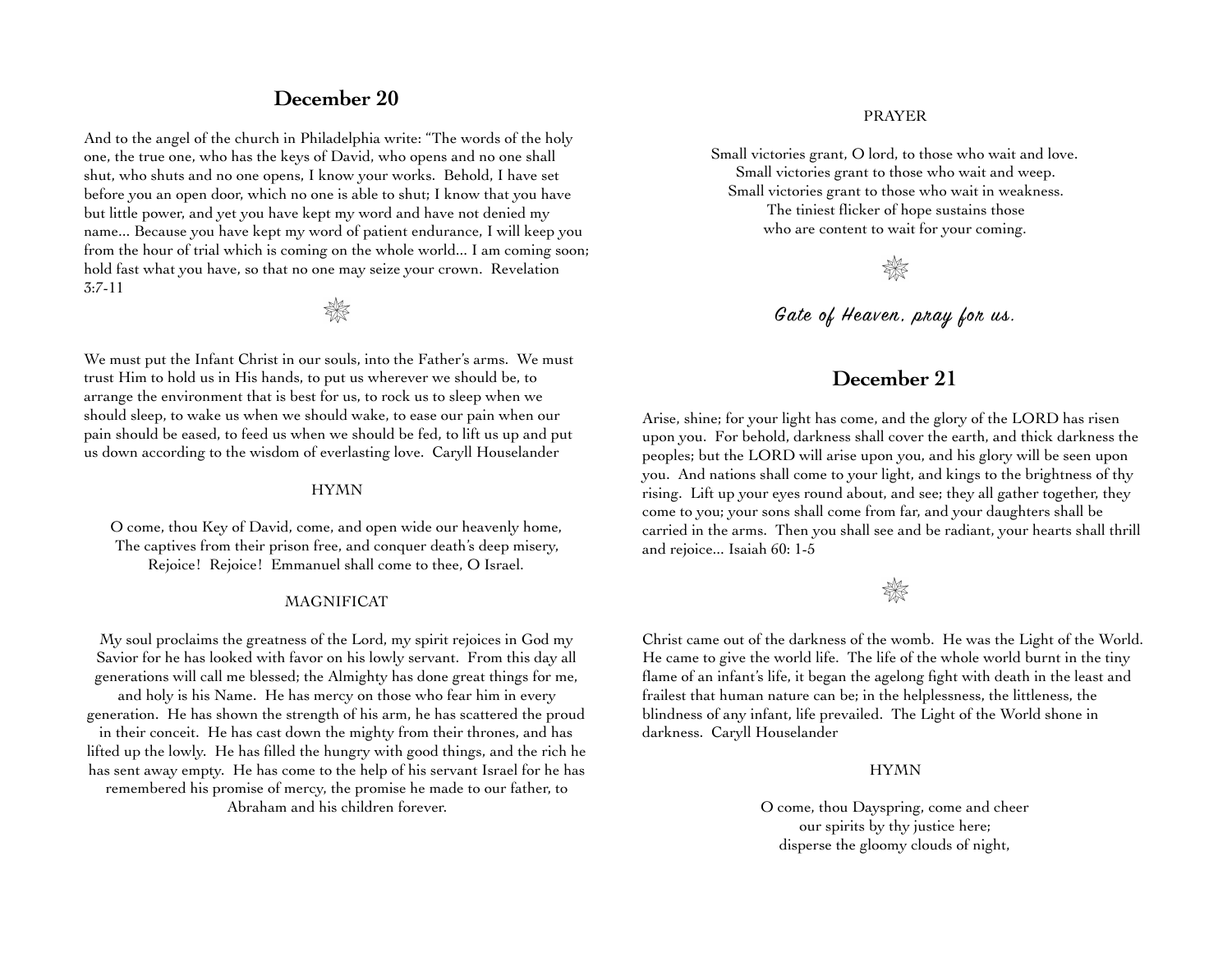and death's dark shadows put to flight. Rejoice! Rejoice! Emmanuel shall come to thee, O Israel.

#### MAGNIFICAT

My soul proclaims the greatness of the Lord, my spirit rejoices in God my Savior for he has looked with favor on his lowly servant. From this day all generations will call me blessed; the Almighty has done great things for me, and holy is his Name. He has mercy on those who fear him in every generation. He has shown the strength of his arm, he has scattered the proud in their conceit. He has cast down the mighty from their thrones, and has lifted up the lowly. He has filled the hungry with good things, and the rich he has sent away empty. He has come to the help of his servant Israel for he has remembered his promise of mercy, the promise he made to our father, to Abraham and his children forever.

#### PRAYER

Rouse me with beauty, Lord. Light Unimaginable, penetrate the darkest places of my being with that same delicacy by which dawn comes daily to a sleeping world.

### Morning Star, pray for us.

### **December 22**

Behold, I send my messenger to prepare the way before me, and the Lord whom you see will suddenly come to his temple; the messenger of the covenant in whom you delight, behold he is coming, says the LORD of hosts. But who can endure the day of his coming, and who can stand when he appears? For he is like a refiner's fire and like fuller's soap.. and he will purify the sons of Levi and refine them like gold and silver... Behold, I will send you Elijiah the prophet before the great and terrible day of the LORD comes. And he will turn the hearts of fathers to their children and the hearts of

children to their fathers, lest I come and smite the land with a curse. Malachi 3:1-3; 4:5-6

紫

Christ is not only born at Christmas, though it is at Christmas that we keep the Feast of the Incarnation. He is born day after day; in every infant or adult as they are baptized, in every sinner who is sorry for sin and absolved, in everyone in whom God's grace quickens the supernatural life (which is the Christ-life) for the first or the millionth time... We can say (that) on any night, anywhere--in a tenement, prison, hospital, school, church: wherever Christ is born or reborn in a human life, that place becomes a new Bethlehem. Caryll Houselander

#### HYMN

O come, Desire of nations, bind all peoples in one heart and mind. From dust thou brought us forth to life; deliver us from earthly strife. Rejoice! Rejoice! Emmanuel shall come to thee, O Israel.

#### MAGNIFICAT

My soul proclaims the greatness of the Lord, my spirit rejoices in God my Savior for he has looked with favor on his lowly servant. From this day all generations will call me blessed; the Almighty has done great things for me,

and holy is his Name. He has mercy on those who fear him in every generation. He has shown the strength of his arm, he has scattered the proud in their conceit. He has cast down the mighty from their thrones, and has lifted up the lowly. He has filled the hungry with good things, and the rich he has sent away empty. He has come to the help of his servant Israel for he has remembered his promise of mercy, the promise he made to our father, to Abraham and his children forever.

### PRAYER

Thank you, Lord, for a world in which everything signifies, in which every word, thought and deed carries the weight of Eternity, and where prophets rage when we forget that Happiness is ours to win--or lose.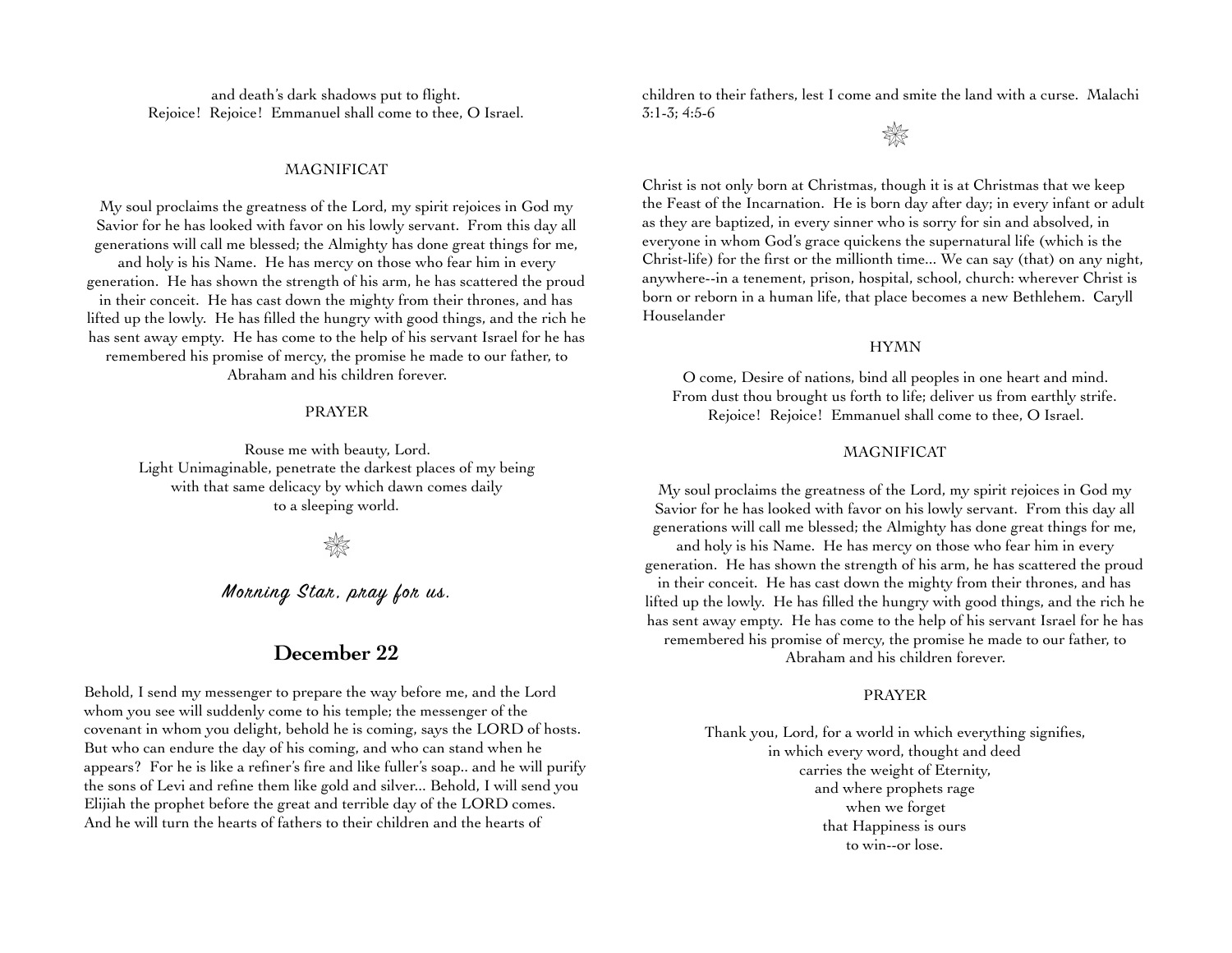## 燚

### Refuge of sinners, pray for us.

### **December 23**

The wolf shall dwell with the lamb, and the leopard shall lie down with the the kid, and the calf and the lion and the fatling together, and a little child shall lead them. The cow and the bears shall lie down together; and the lion shall eat straw like the ox. The sucking child shall play over the hold of the asp, and the weaned child shall put his hand on the adder's den.They shall not hurt or destroy in all my holy mountain; for the earth shall be full of the knowledge of the LORD as the waters cover the sea. Isaiah 11:6-9

紫

Knowing that God supplies all our necessities, and that one of our necessities is that we surrender to Him, we should not be surprised that He comes to us as an Infant: for surrender to an infant, any infant, is easy. Surely never did God receive more fully what is due to Him from man than when He was an infant. Every infant demands and receives the most complete self-giving that we are capable of. The perfection of surrender to God is Mary with the Infant Christ. Caryll Houselander

#### HYMN

O come, O come Emmanuel, and ransom captive Israel, that mourns in lonely exile here until the Son of God appear. Rejoice! Rejoice! Emmanuel shall come to thee, O Israel.

### MAGNIFICAT

My soul proclaims the greatness of the Lord, my spirit rejoices in God my Savior for he has looked with favor on his lowly servant. From this day all generations will call me blessed; the Almighty has done great things for me,

and holy is his Name. He has mercy on those who fear him in every generation. He has shown the strength of his arm, he has scattered the proud in their conceit. He has cast down the mighty from their thrones, and has lifted up the lowly. He has filled the hungry with good things, and the rich he has sent away empty. He has come to the help of his servant Israel for he has remembered his promise of mercy, the promise he made to our father, to Abraham and his children forever.

### PRAYER

How perfect your condescension, Child of Heaven; To come as helpless Love nestled in crude crib's straw! How, then, resent God's choice to clothe us in fragile flesh?Teach us, Little Lord, how to live in the mystery of our mortality. May your coming in humility chastise our proud hearts and thus prepare them for for your coming in glory.

### Mystical Rose, pray for us.

### **December 24**

Rejoice greatly, O daughter of Zion! Shout aloud, O daughter of Jerusalem! Lo, your king comes to you; triumphant and victorious is he, humble and riding on a colt, the foal of an ass... because of the blood of my covenant with you, I will set your captives free from the waterless pit. Return to your stronghold, O prisoners of hope; today I declare that I will restore to you double... Then the LORD will appear over them, and his arrow go forth like lightning... On that day the LORD their God will save them for they are the flock of his people; for like the jewels of a crown they shall shine on his land. Zechariah 9:9, 11-12, 14,16.



At Bethlehem Love and Death met in the Body of Christ, and Love prevailed. Over and over again in every human life, love and death meet face to face. No human power of splendour or strength; no material might or wealth can overcome death--the death of the soul. But if the life in the soul is the tiniest